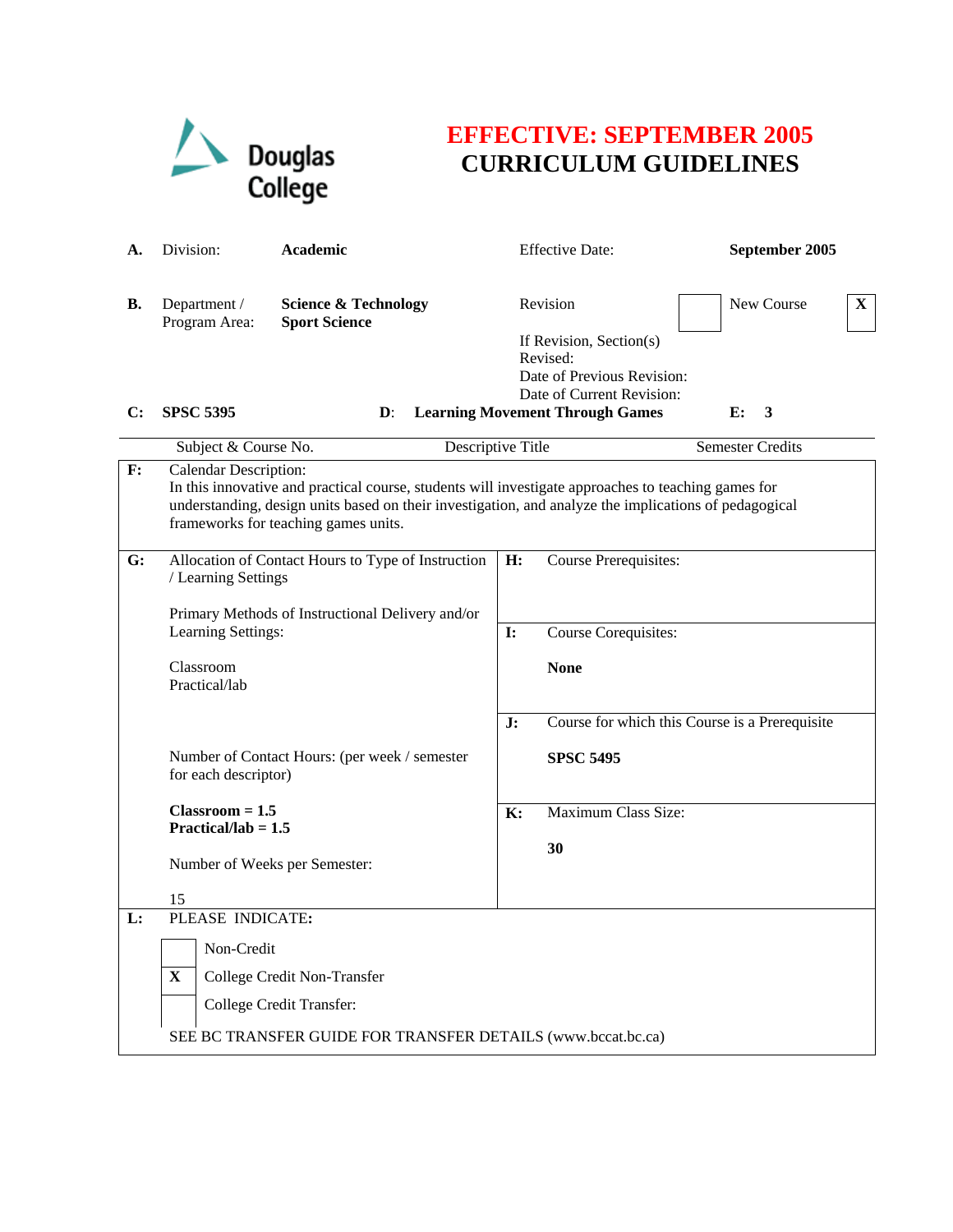| M: | Course Objectives / Learning Outcomes                                                                                                                                                                                |  |  |  |  |  |
|----|----------------------------------------------------------------------------------------------------------------------------------------------------------------------------------------------------------------------|--|--|--|--|--|
|    | After having completed the course as outlined below, students will be able to demonstrate:                                                                                                                           |  |  |  |  |  |
|    | effective teaching strategies and evaluation procedures for games taught in elementary physical education,<br>1.                                                                                                     |  |  |  |  |  |
|    | understanding of games classification systems and their application to the teaching of games in elementary<br>2.<br>physical education,                                                                              |  |  |  |  |  |
|    | understanding of the difference between pedagogical approaches emphasizing (1)teaching games for<br>3.<br>understanding and (2) skill development,                                                                   |  |  |  |  |  |
|    | teaching progressions for skill and tactical development in a selection of games taught in elementary<br>4.<br>education.                                                                                            |  |  |  |  |  |
|    | effective lesson planning and/or unit planning for teaching of games in elementary physical education, and<br>5.<br>identify a number of games resources available to aid in the teaching of games curriculum.<br>6. |  |  |  |  |  |
| N: | <b>Course Content:</b>                                                                                                                                                                                               |  |  |  |  |  |
|    | 1. Games in elementary physical education                                                                                                                                                                            |  |  |  |  |  |
|    | 1.1. History                                                                                                                                                                                                         |  |  |  |  |  |
|    | 1.2. Purpose<br>1.3. Benefits                                                                                                                                                                                        |  |  |  |  |  |
|    | 1.4. Games curriculum in British Columbia                                                                                                                                                                            |  |  |  |  |  |
|    | 2. Approaches to teaching games in elementary physical Education                                                                                                                                                     |  |  |  |  |  |
|    | 2.1. Teaching Games for understanding                                                                                                                                                                                |  |  |  |  |  |
|    | 2.1.1. Cooperative learning approach                                                                                                                                                                                 |  |  |  |  |  |
|    | 2.1.2. Problem-solving approach<br>2.1.3. Tactical approach                                                                                                                                                          |  |  |  |  |  |
|    | 2.2. Traditional approach                                                                                                                                                                                            |  |  |  |  |  |
|    | 3. Designing games lessons                                                                                                                                                                                           |  |  |  |  |  |
|    | 3.1. Learning domains                                                                                                                                                                                                |  |  |  |  |  |
|    | 3.1.1. Cognitive<br>3.1.2. Motor                                                                                                                                                                                     |  |  |  |  |  |
|    | 3.1.3. Affective                                                                                                                                                                                                     |  |  |  |  |  |
|    | 3.2. Instructional tools                                                                                                                                                                                             |  |  |  |  |  |
|    | 3.2.1. Task Analysis                                                                                                                                                                                                 |  |  |  |  |  |
|    | 3.2.2. Positive specific feedback<br>3.2.3. Direct and indirect questioning                                                                                                                                          |  |  |  |  |  |
|    | 3.3. Drills                                                                                                                                                                                                          |  |  |  |  |  |
|    | 3.4. Mini-games                                                                                                                                                                                                      |  |  |  |  |  |
|    | 4. Understanding basic structure of all games                                                                                                                                                                        |  |  |  |  |  |
|    | 4.1. Target                                                                                                                                                                                                          |  |  |  |  |  |
|    | 4.2. Fielding<br>4.3. Net/Wall                                                                                                                                                                                       |  |  |  |  |  |
|    | 4.4. Territory                                                                                                                                                                                                       |  |  |  |  |  |
|    | 5. Modifying games                                                                                                                                                                                                   |  |  |  |  |  |
|    | 5.1. Developmentally appropriate                                                                                                                                                                                     |  |  |  |  |  |
|    | 5.1.1. Formative games                                                                                                                                                                                               |  |  |  |  |  |
|    | 5.1.2. Innovative games<br>5.1.3. Inclusion games                                                                                                                                                                    |  |  |  |  |  |
|    | 5.2. Games structure                                                                                                                                                                                                 |  |  |  |  |  |
|    | 5.3. Games degree of difficulty                                                                                                                                                                                      |  |  |  |  |  |